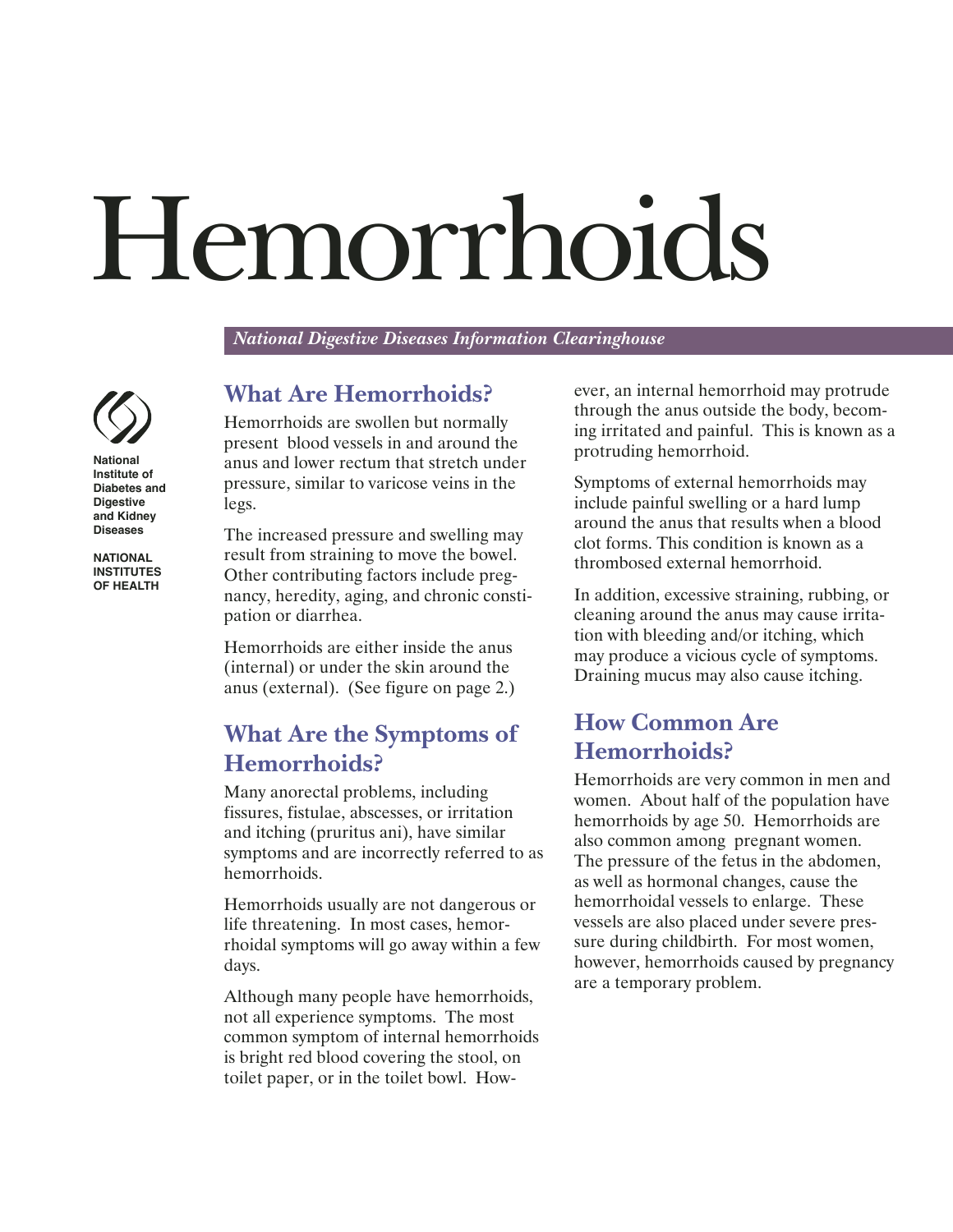# **How Are Hemorrhoids Diagnosed?**

A thorough evaluation and proper diagnosis by the doctor is important any time bleeding from the rectum or blood in the stool lasts more than a couple of days. Bleeding may also be a symptom of other digestive diseases, including colorectal cancer.

The doctor will examine the anus and rectum to look for swollen blood vessels that indicate hemorrhoids and will also perform a digital rectal exam with a gloved, lubricated finger to feel for abnormalities.

Closer evaluation of the rectum for hemorrhoids requires an exam with an anoscope, a hollow, lighted tube useful for viewing internal hemorrhoids, or a proctoscope, useful for more completely examining the entire rectum.

To rule out other causes of gastrointestinal bleeding, the doctor may examine the rectum and lower colon (sigmoid) with sigmoidoscopy or the entire colon with colonoscopy. Sigmoidoscopy and colonoscopy are diagnostic procedures that also involve the use of lighted, flexible tubes inserted through the rectum.

# **What Is the Treatment?**

Medical treatment of hemorrhoids initially is aimed at relieving symptoms. Measures to reduce symptoms include:

- Warm tub or sitz baths several times a day in plain, warm water for about 10 minutes.
- Ice packs to help reduce swelling.
- Application of a hemorroidal cream or suppository to the affected area for a limited time.

Prevention of the recurrence of hemorrhoids is aimed at changing conditions associated with the pressure and straining of constipation. Doctors will often recommend increasing fiber and fluids in the diet. Eating the right amount of fiber and drinking six to eight glasses of fluid (not alcohol) result in softer, bulkier stools. A softer stool makes emptying the bowels easier and lessens the pressure on hemorrhoids caused by straining. Eliminating straining also helps prevent the hemorrhoids from protruding.



*Illustration reprinted with permission from the American Society of Colon and Rectal Surgeons. Artist: Russell K. Pearl, M.D.*

Good sources of fiber are fruits, vegetables, and whole grains. In addition, doctors may suggest a bulk stool softener or a fiber supplement such as psyllium (Metamucil®) or methylcellulose (Citrucel®).

In some cases, hemorrhoids must be treated surgically. These methods are used to shrink and destroy the hemorrhoidal tissue and are performed under anesthesia. The doctor will preform the surgery during an office or hospital visit.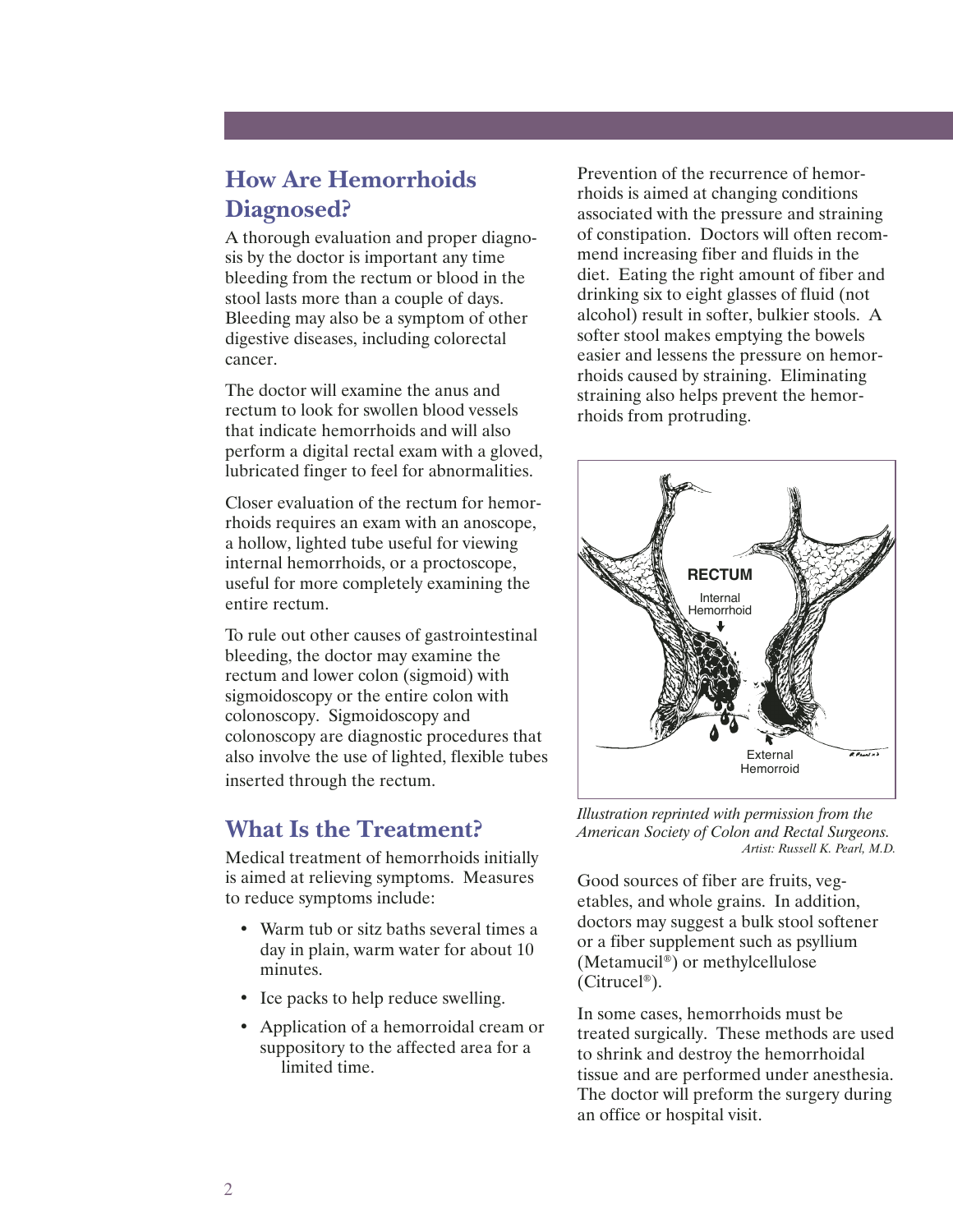A number of surgical methods may be used to remove or reduce the size of internal hemorrhoids. These techniques include:

- Rubber band ligation A rubber band is placed around the base of the hemorrhoid inside the rectum. The band cuts off circulation, and the hemorrhoid withers away within a few days.
- Sclerotherapy A chemical solution is injected around the blood vessel to shrink the hemorrhoid.

Techniques used to treat both internal and external hemorrhoids include:

- Electrical or laser heat (laser coagulation) or infrared light (infrared photo coagulation) — Both techniques use special devices to burn hemorrhoidal tissue.
- Hemorrhoidectomy Occasionally, extensive or severe internal or external hemorrhoids may require removal by surgery known as hemorrhoidectomy. This is the best method for permanent removal of hemorrhoids.

## **How Are Hemorrhoids Prevented?**

The best way to prevent hemorrhoids is to keep stools soft so they pass easily, thus decreasing pressure and straining, and to empty bowels as soon as possible after the urge occurs. Exercise, including walking, and increased fiber in the diet help reduce constipation and straining by producing stools that are softer and easier to pass. In addition, a person should not sit on the toilet for a long period of time.

#### **Additional Readings**

*Bleeding in the Digestive Tract*. 1992. Fact sheet discusses many common causes of bleeding in the digestive tract and related diagnostic procedures and treatment. Available from the National Digestive Diseases Information Clearinghouse, Box NDDIC, 9000 Rockville Pike, Bethesda, Maryland 20892.

Cocchiara, J.L. Hemorrhoids: A practical approach to an aggravating problem.

*Postgraduate Medicine* 1991; 89(1): 149-152. Article for health care professionals discusses causes, symptoms, and treatments.

Sohn, N. Hemorrhoids: Etiology, pathogenesis, classification, and medical therapy. *Practical Gastroenterology* 1991; XV(9): 21- 24. General article for physicians.

Stehlin, D. No strain no pain: The bottom line in treating hemorrhoids. *FDA Consumer* 1992; 26(2): 31-33. General information article for patients and the public.